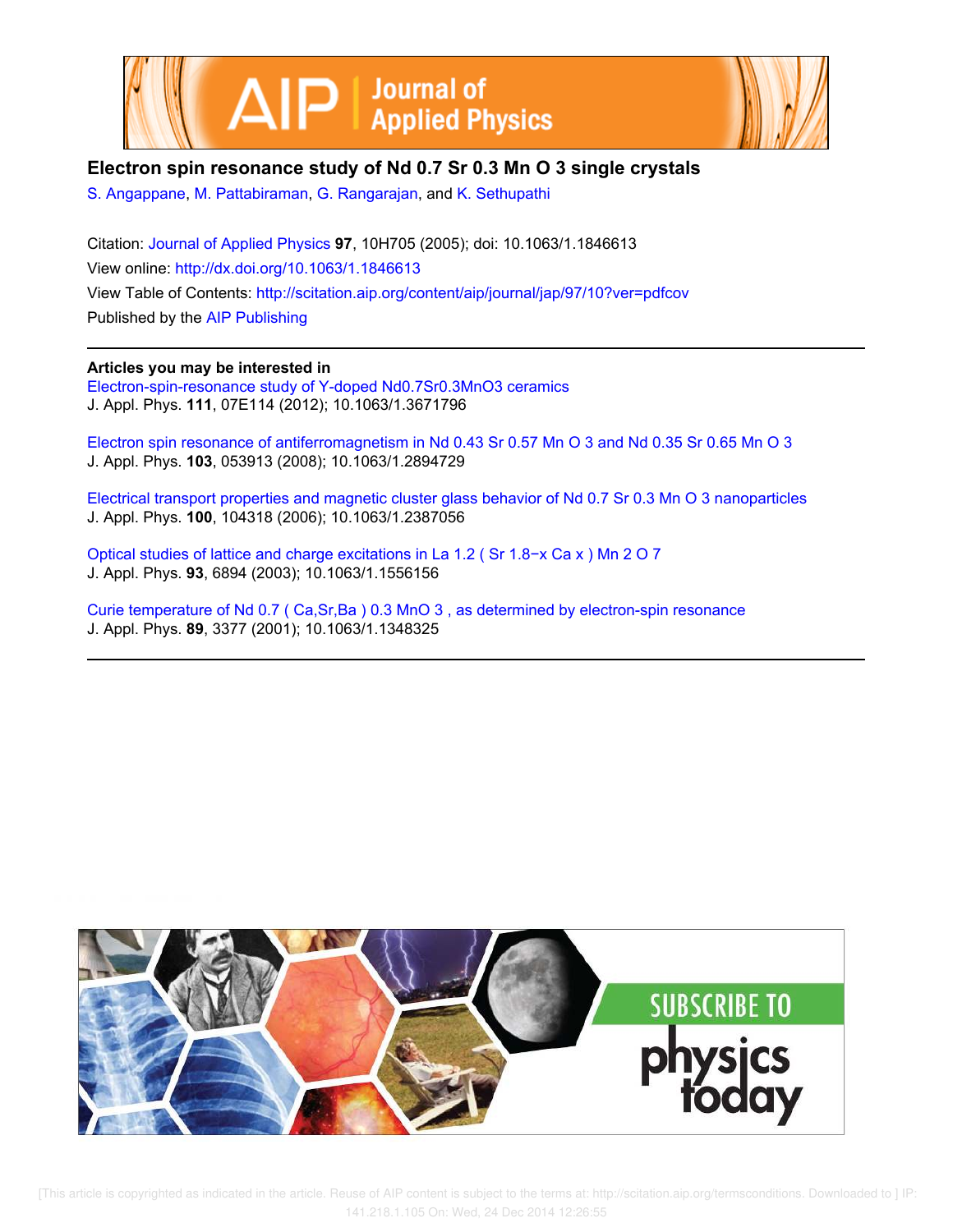# **Electron spin resonance study of Nd0.7Sr0.3MnO<sup>3</sup> single crystals**

S. Angappane, M. Pattabiraman, G. Rangarajan,<sup>a)</sup> and K. Sethupathi *Department of Physics, Indian Institute of Technology Madras, Chennai-600 036, India*

(Presented on 8 November 2004; published online 11 May 2005)

Electron spin resonance (ESR) measurements in  $Nd_{0.7}Sr_{0.3}MnO_3$  single crystals provide evidence for the existence of spin and lattice correlated clusters above and below  $T<sub>C</sub>=205$  K. The ESR linewidth deviates from the quasilinear "universal" temperature dependence of the linewidth observed in several manganites. A linear temperature dependence of the linewidth is attributed to the spin-phonon interaction. Thus the linewidth of the paramagnetic resonance line indicates the presence of a strong spin-phonon interaction rather than the spin-spin interaction seen in other manganites. The gradual increase observed in the *g* value above  $T_C$  is attributed to the presence of orbital correlations. The split in the ESR spectra only below 180 K  $(T<sub>C</sub>=205 \text{ K})$  and more noise in the spectra between 150 and 180 K are ascribed to the strong competition between localization due to lattice distortions and delocalization of charge carriers. © *2005 American Institute of Physics*. [DOI: 10.1063/1.1846613]

### **I. INTRODUCTION**

Perovskite manganites,  $R_{1-x}A_xMnO_3$  (where *R* is the rare-earth ion, such as La, Nd, Pr, etc. and *A* is the divalent alkaline earth ion, such as  $Ca, Sr, Ba, Pb, etc.),$  have been the subject of intense research from fundamental as well as application view points.<sup>1</sup> It has been shown that other interactions, such as electron-phonon interaction, intersite exchange interaction between the  $e_g$  orbitals [orbital ordering  $(OO)$ tendency], intrasite and intersite Coulomb repulsion interactions among the  $e_g$  electrons, antiferromagnetic (AFM) superexchange interaction between the  $t_{2g}$  local spins etc., compete with the ferromagnetic (FM) double exchange interaction in manganites and result in electronic phase separation.<sup>2</sup> Various experimental and theoretical results suggest the coexistence of FM and AFM and/or charge ordered phases in the ground state of manganites either in macroscopic form or, more often, through the presence of nanoclusters of one phase embedded into another.<sup>3</sup> The *X*-band electron spin resonance (ESR) measurements on  $Nd_{0.7}Sr_{0.3}MnO_3$  single crystal reported here suggest the importance of the presence of such nanoclusters in the paramagnetic as well as ferromagnetic states.

### **II. EXPERIMENT**

The NSMO  $(0.3)$  single crystal used in this study was grown by the floating-zone method using a double ellipsoidal infrared image furnace.<sup>4</sup> The crystal was characterized by x-ray diffraction, dc electrical resistivity, and magnetization measurements. The resistivity shows a peak at 214 K  $(T_P)$ whereas magnetization shows a sharp paramagnetic-toferromagnetic transition at 205 K  $(T_C)$ . The ESR measurements were performed in the temperature range of 380–100 K. The *c* axis of the crystal was kept parallel to the magnetic field.

#### **III. RESULTS AND DISCUSSION**

Figure 1 shows the representative ESR spectra in the paramagnetic and ferromagnetic states. A single asymmetric line was observed in the paramagnetic state. There was no change in line shape at  $T_C$  (205 K). The spectrum splits into prominent low-field and high-field ferromagnetic resonance (FMR) lines only below 180 K. The lines are well separated. A shoulder develops on the low-field side of the low-field line, grows in intensity with decreasing temperature, and merges with the prominent low-field line below 140 K. The spectra become less noisy below 130 K compared to the spectra between 140 and 180 K. The asymmetric ESR spec-



FIG. 1. ESR spectra of NSMO (0.3) crystal in the paramagnetic state and ferromagnetic state.

 [This article is copyrighted as indicated in the article. Reuse of AIP content is subject to the terms at: http://scitation.aip.org/termsconditions. Downloaded to ] IP: 141.218.1.105 On: Wed, 24 Dec 2014 12:26:55

a)Author to whom correspondence should be addressed; electronic mail: rajan@iitm.ac.in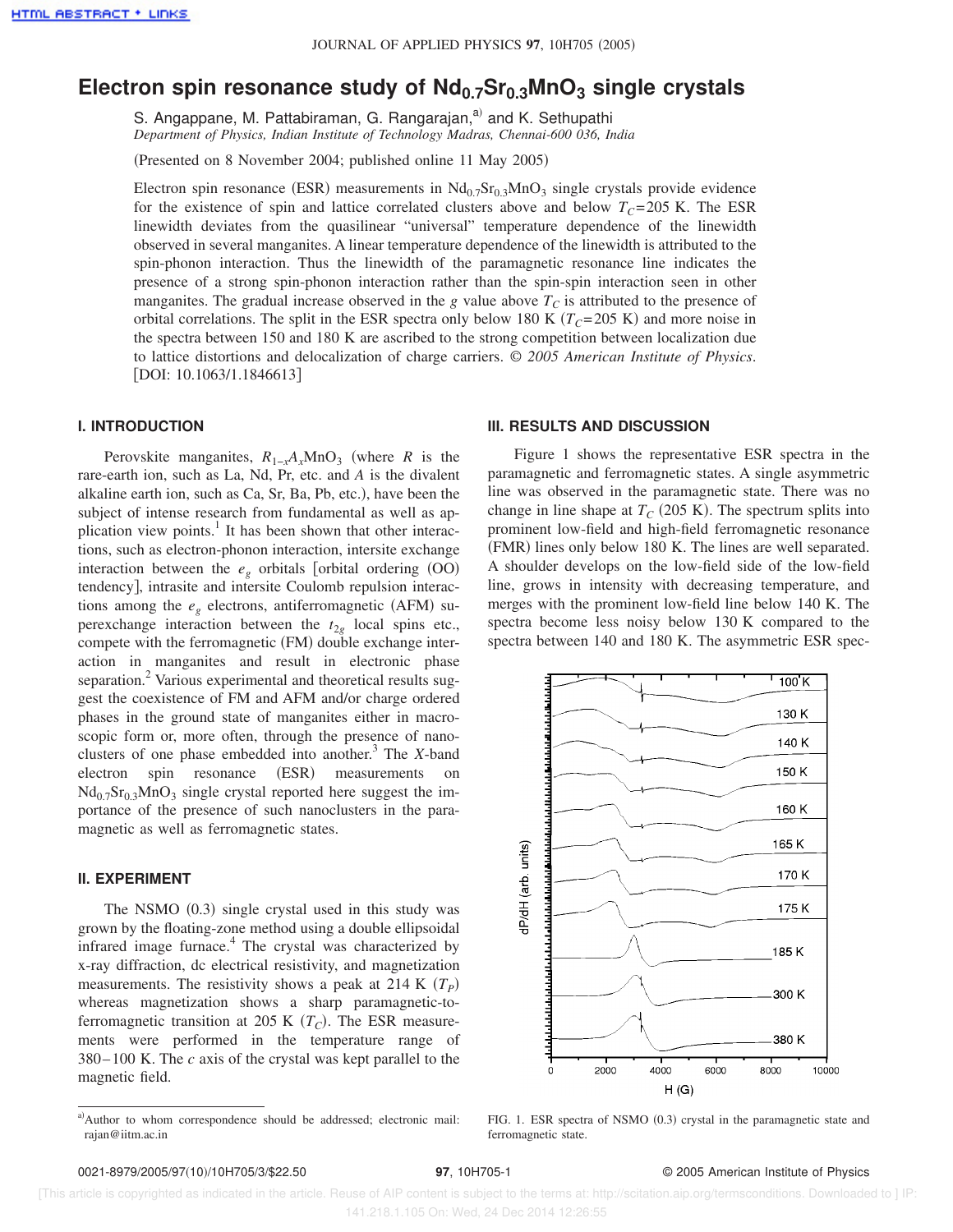

FIG. 2. Temperature dependence of  $g$  for NSMO  $(0.3)$  crystal.

tra could be fitted to asymmetric Lorentzian line shapes which include both absorption and dispersion.<sup>5</sup> The paramagnetic spectra of the NSMO  $(0.3)$  crystal could be fitted to a single asymmetric Lorentzian line while four asymmetric Lorentzians were needed to fit to the ferromagnetic spectra below 180 K. The FMR spectra are discussed elsewhere. The temperature evolution of the spectra above and near 180 K is discussed here.

The skin depth is responsible for the observed asymmetric line shapes in the paramagnetic state of NSMO  $(0.3)$  crystals. The *g* value, which is calculated with respect to the 2,2-diphenyl(picrylhydrazyl) (DPPH) line, increases from 2.00 to 2.03 as the temperature decreases from 380 to 195 K  $(Fig. 2)$ . Such a behavior is unusual in the paramagnetic state and it may arise from additional spin correlations. The  $g$ -value of  $Nd<sub>0.5</sub>Sr<sub>0.5</sub>MnO<sub>3</sub>$  single crystal also showed an increase with decreasing temperature in the paramagnetic state.<sup>3</sup> A prominent increase in the *g* value of  $Nd_{0.5}Ca_{0.5}MnO_3$  is observed in its charge/orbital ordered state  $(T_{\text{CO}}=240 \text{ K})$  well above the Neel temperature  $(T_N)$ =140 K).<sup>6</sup> Orbital degrees of freedom in LiCuVO<sub>4</sub> manifest as an increase in *g* value in the paramagnetic state.<sup>7</sup> Considering these results, we suggest that orbital degrees of freedom influence the spin correlations in the paramagnetic state of NSMO  $(0.3)$ .

The linewidth of the ESR line in the paramagnetic state  $(Fig. 3)$  is found to be linear. The inset of Fig. 3 shows that the linewidth deviates from the quasilinear "universal" temperature dependence of the linewidth observed in several manganites.<sup>8</sup> The quasilinear linewidth is dominated by the variations of  $\chi(T)$ ,

$$
\Delta H_{\rm pp}(T) = \Delta H_{\rm pp}(\infty) \left(\frac{C}{T\chi}\right),\tag{1}
$$

where  $C/T$  is the single-ion (Curie) susceptibility,  $\chi$  is the measured paramagnetic susceptibility of a magnetically coupled clusters, and  $\Delta H_{\text{pp}}(\infty)$  is the linewidth expected at temperatures high enough for the dc susceptibility to follow a Curie–Weiss law. This behavior indicates that the linewidth does not reflect a coupling to the lattice vibrations but rather



FIG. 3.  $\Delta H_{\text{pp}}$  vs temperature for NSMO (0.3) single crystal. Inset shows  $\Delta H_{\text{pp}}(T)/\Delta H_{\text{pp}}(\infty)$  vs temperature for NSMO (0.3) and universal dependence of  $\Delta H_{\text{pp}}(T)/\Delta H_{\text{pp}}(\infty)$  for manganites.

is caused by a spin-only mechanism. However, the deviation in the linewidth of NSMO  $(0.3)$  crystal clearly indicates that the spin-relaxation mechanism in NSMO  $(0.3)$  is different from that observed in other ferromagnetic metallic manganites.

Seehra et al.<sup>9</sup> explained linear dependence of linewidth in manganites using a mechanism including critical and noncritical contributions. The noncritical contribution arises from the spin-spin interactions for  $T \geq T_C$  whereas the critical contribution is due to the spin-phonon interaction. The resulting expression has the form

$$
\Delta H_{\rm pp}(T) = \frac{\left[c + f(\varepsilon)\right]}{T\chi},\tag{2}
$$

where  $f(\varepsilon)$  is the critical contribution to  $\Delta H$  which is significant only for  $\varepsilon = (T - T_C)/T_C \ge 0.1$  If there is no contribution to the linewidth from sources other than spin-spin interactions, *c* would approach a temperature-independent value for  $T \gg T_c$ . In this case, the product  $\Delta HT\chi$  would approach a temperature-independent constant value for  $T \gg T_C$ . To investigate this, a plot of the product of  $\Delta HTX$  vs *T* is shown in Fig. 4 and it is found to increase with an increase of temperature. Then, following the discussion of Seehra *et al.*, it is inferred that the observed temperature dependence of linewidth is due to the spin-phonon coupling in the paramagnetic state of the NSMO  $(0.3)$  crystal.

The double integrated intensity of the ESR spectra was calculated using the formula

$$
I \propto \Delta H_{\rm pp}^2 Y',\tag{3}
$$

where  $2Y'$  is the peak-to-peak derivative amplitude. The intensity is found to decrease exponentially as the temperature increases. This is characteristic of the presence of spin clusters and the clusters dissociate upon increasing temperature. The ESR intensity is multiplied by a constant, proportional to the quality factor and dimension of the cavity, to determine ESR susceptibility  $(\chi_{\text{est}})^5$ .  $\chi_{\text{est}}$  follows the dc susceptibility  $\chi_{dc}$  in the manganites studied.<sup>5,8</sup>  $\chi_{est}$  of NSMO (0.3) crystal deviates from  $\chi_{dc}$  at temperatures below 1.5  $T_C$ , as